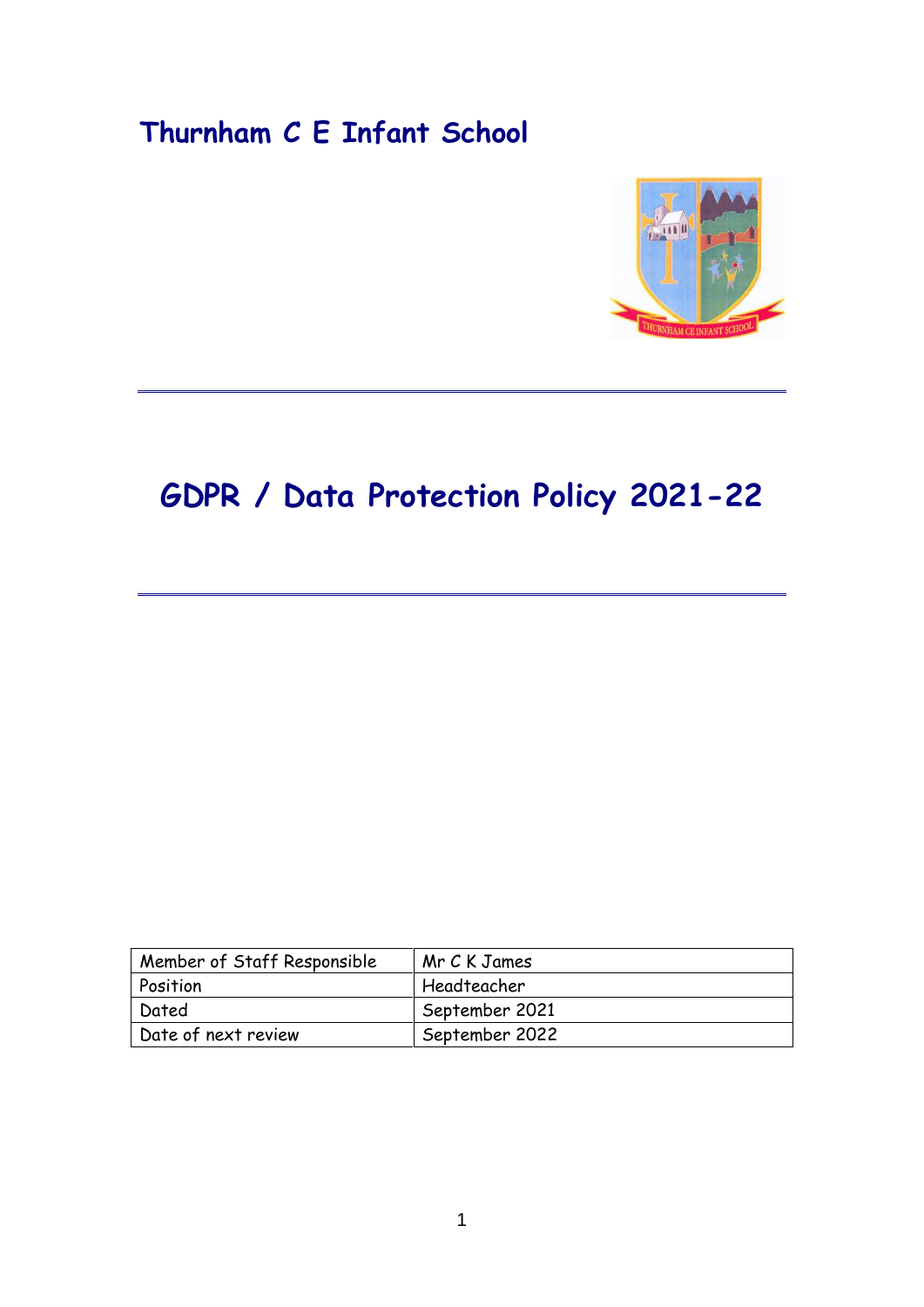## **Thurnham C E Infant School GDPR and Data Protection Policy**

General Data Protection Regulation (GDPR) and The Data Protection Act 2018 (DPA) is the law that protects personal privacy and upholds individual's rights. It applies to anyone who handles or has access to people's personal data.

This policy is intended to ensure that personal information is dealt with properly and securely and in accordance with the legislation. It will apply to personal information regardless of the way it is used, recorded and stored and whether it is held in paper files or electronically.

## **Policy Objectives**

The school as the Data Controller will comply with its obligations under the GDPR and DPA. The school is committed to being concise, clear and transparent about how it obtains and uses personal information and will ensure data subjects are aware of their rights under the legislation.

All staff must have a general understanding of the law and understand how it may affect their decisions in order to make an informed judgement about how information is gathered, used and ultimately deleted. All staff must read, understand and comply with this policy.

The Information Commissioner as the Regulator can impose fines of up to 20 million Euros (approximately £17 million) for serious breaches of the GDPR, therefore it is imperative that the School and all staff comply with the legislation.

## **Scope of the Policy**

Personal data is any information that relates to an identified or identifiable living individual who can be identified directly or indirectly from the information<sup>1</sup>. The information includes factors specific to the physical, physiological, genetic, mental, economic, cultural or social identity of a living individual. This includes any expression of opinion about an individual and intentions towards an individual. Under the GDPR personal information also includes an identifier such as a name, an identification number, location data or an online identifier.

The School collects a large amount of personal data every year including: pupil records, staff records, names and addresses of those requesting prospectuses, examination marks, references, fee collection as well as the many different types of research data used by the School. In addition, it may

1

<sup>1</sup> GDPR Article 4 Definitions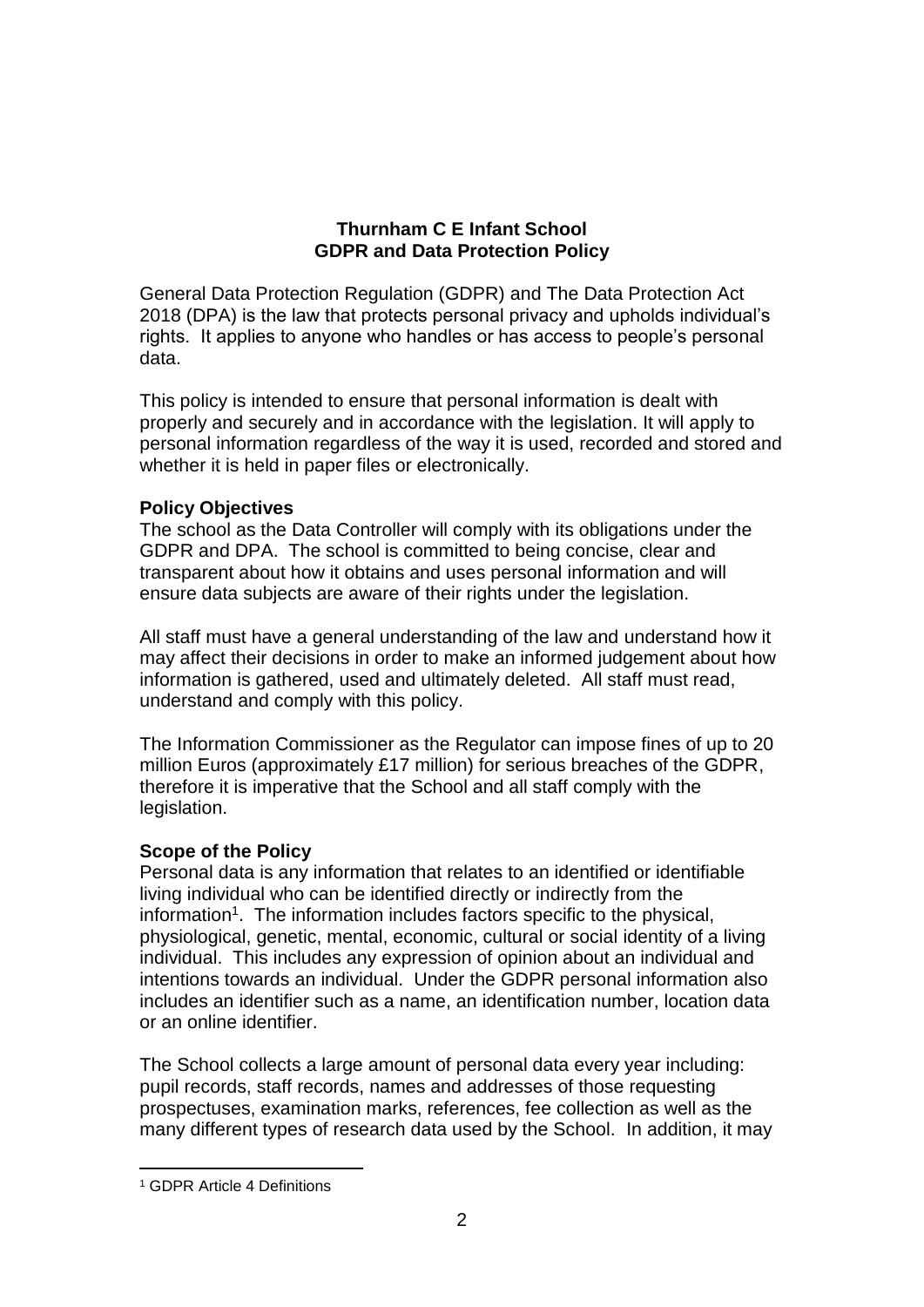be required by law to collect and use certain types of information to comply with statutory obligations of Local Authorities (LAs), government agencies and other bodies.

## **The Principles**

The principles set out in the GDPR must be adhered to when processing personal data:

- 1. Personal data must be processed lawfully, fairly and in a transparent manner (**lawfulness, fairness and transparency**)
- 2. Personal data shall be collected for specified, explicit and legitimate purposes and not further processed in a manner that is incompatible with those purposes (**purpose limitation**)
- 3. Personal data shall be adequate, relevant and limited to what is necessary in relation to the purpose(s) for which they are processed (**data minimisation**)
- 4. Personal data shall be accurate and where necessary kept up to date and every reasonable step must be taken to ensure that personal data that are inaccurate are erased or rectified without delay (**accuracy**).
- 5. Personal data shall be kept in a form which permits identification of data subjects for no longer than is necessary for the purpose for which the personal data is processed (**storage limitation**)
- 6. Appropriate technical and organisational measures shall be taken to safeguard the rights and freedoms of the data subject and to ensure that personal information are processed in a manner that ensures appropriate security of the personal data and protects against unauthorised or unlawful processing of personal data and against accidental loss or destruction of, or damage to, personal data (**integrity and confidentiality**).

## **Transfer Limitation**

In addition, personal data shall not be transferred to a country outside the EEA unless that country or territory ensures an adequate level of protection for the rights and freedoms of data subjects in relation to the processing of personal data as determined by the European Commission or where the organisation receiving the data has provided adequate safeguards<sup>2</sup>.

This means that individuals' rights must be enforceable and effective legal remedies for individuals must be available following the transfer. It may also be possible to transfer data where the data subject has provided explicit consent or for other limited reasons. Staff should contact the DPO if they require further assistance with a proposed transfer of personal data outside of the EEA.

<sup>&</sup>lt;u>.</u> <sup>2</sup> These may be provided by a legally binding agreement between public authorities or bodies. standard data protection clauses provided by the ICO or certification under an approved mechanism.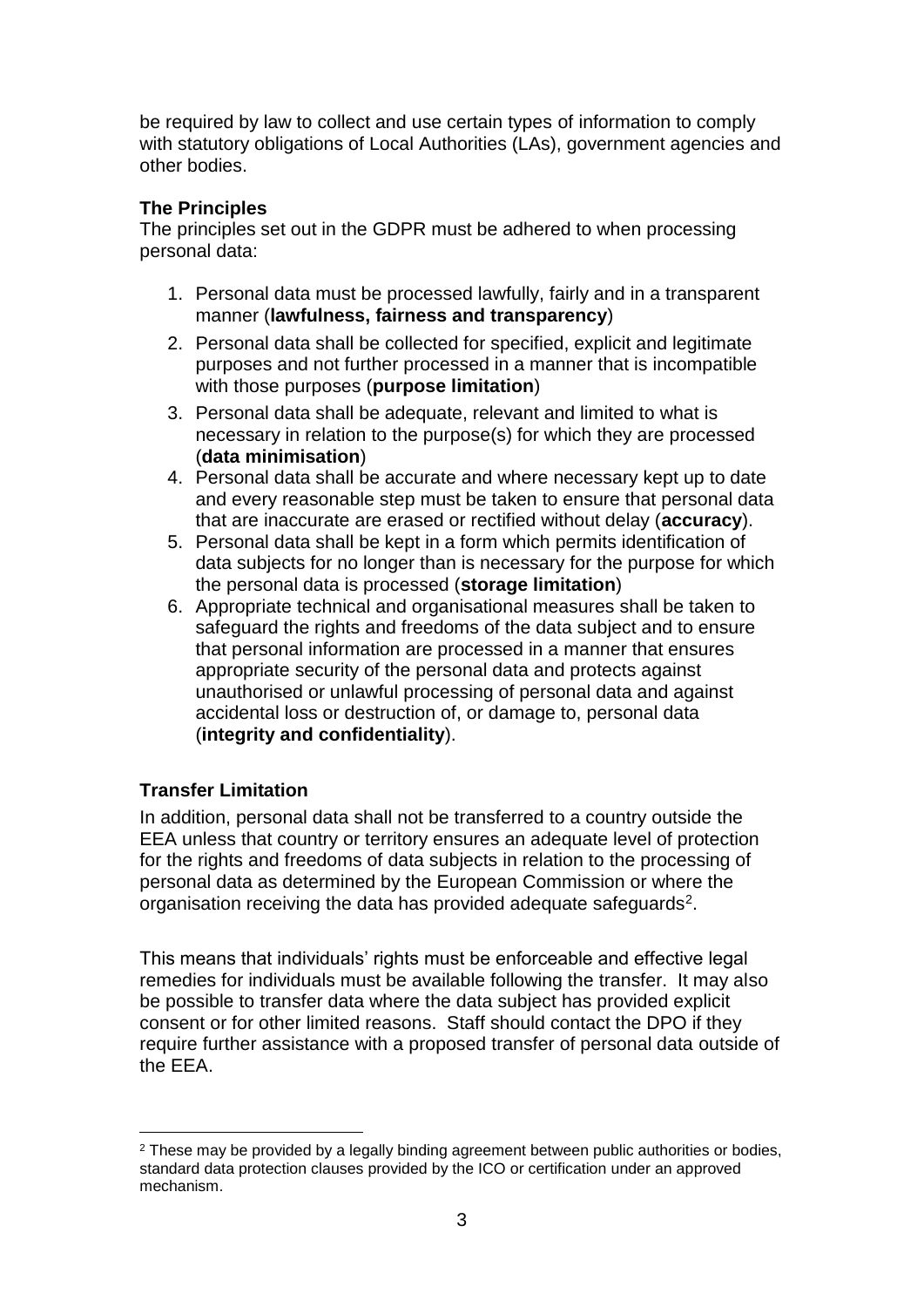## **Lawful Basis for processing personal information**

Before any processing activity starts for the first time, and then regularly afterwards, the purpose(s) for the processing activity and the most appropriate lawful basis (or bases) for that processing must be selected:

- Processing is necessary for the performance of a task carried out in the public interest or in the exercise of official authority vested in the school
- Processing is necessary for the performance of a contract to which the data subject is party, or in order to take steps at the request of the data subject prior to entering into a contract
- Processing is necessary for compliance with a legal obligation to which the data controller is subject
- Processing is necessary in order to protect the vital interests of the data subject or of another natural person
- Processing is necessary for the purposes of the legitimate interests pursued by the data controller or by a third party<sup>3</sup>
- The data subject has given consent to the processing of his or her data for one or more specific purposes. Agreement must be indicated clearly either by a statement or positive action to the processing. Consent requires affirmative action so silence, pre-ticked boxes or inactivity are unlikely to be sufficient. If consent is given in a document which deals with other matters, the consent from be kept separate from those other matters

Data subjects must be easily able to withdraw consent to processing at any time and withdrawal must be promptly honoured. Consent may need to be refreshed if personal data is intended to be processed for a different and incompatible purpose which was not disclosed when the data subject first consented.

The decision as to which lawful basis applies must be documented, to demonstrate compliance with the data protection principles and include information about both the purposes of the processing and the lawful basis for it in the school's relevant privacy notice(s).

When determining whether legitimate interests are the most appropriate basis for lawful processing (only where appropriate outside the school's public

1

<sup>&</sup>lt;sup>3</sup> The GDPR states that legitimate interests do not apply to processing carried out by public authorities in the performance of their tasks, Article 6 However, the ICO indicates that where there are other legitimate purposes outside the scope of the tasks as a public authority, legitimate interests may be considered where appropriate (particularly relevant for public authorities with commercial interests).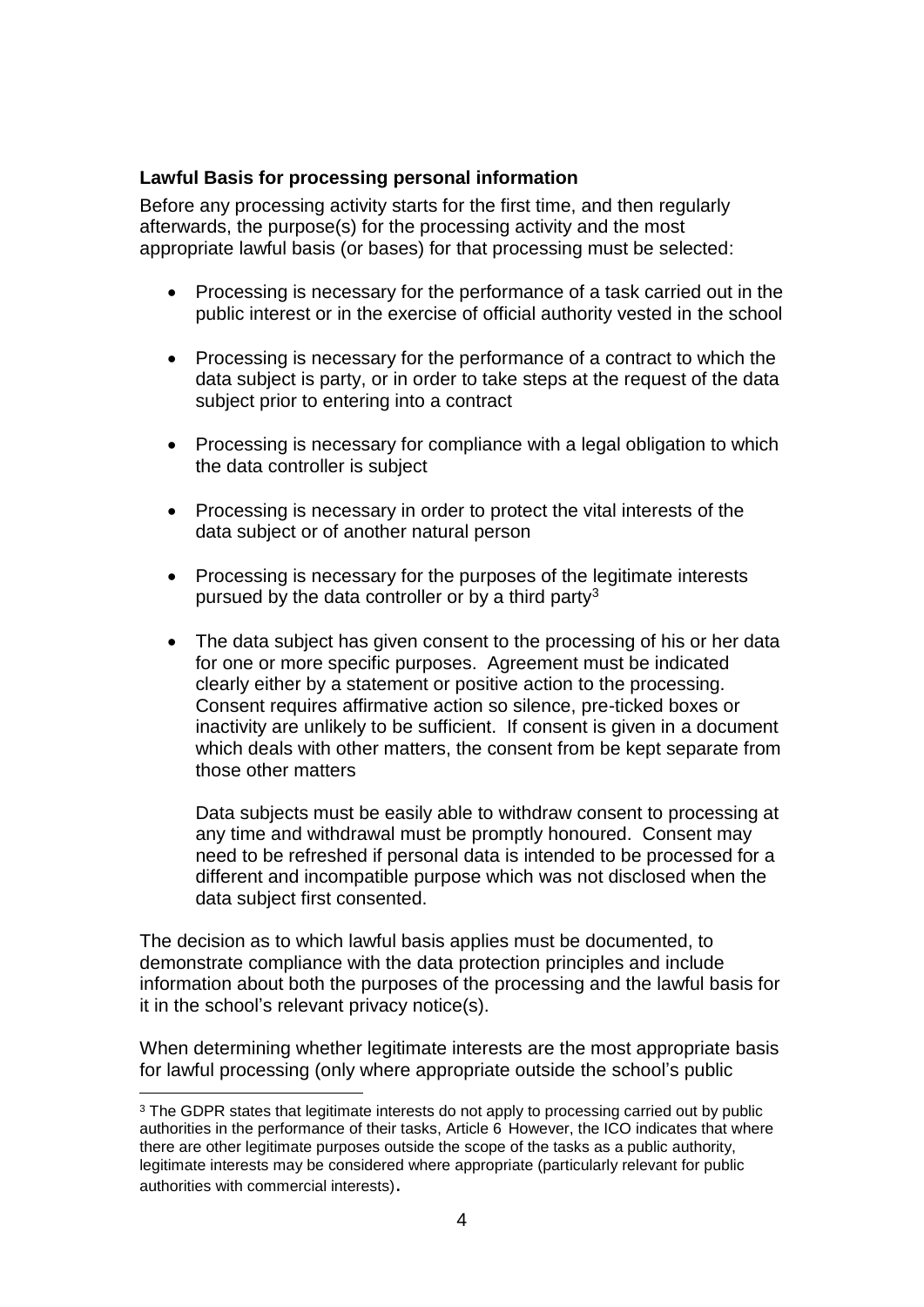tasks) a legitimate interests assessment must be carried out and recorded. Where a significant privacy impact is identified, a data protection impact assessment (DPIA) may also need to be conducted.

## **Sensitive Personal Information**

Processing of sensitive personal information (known as 'special categories of personal data') is prohibited<sup>4</sup> unless a lawful special condition for processing is identified.

Sensitive personal information is data which reveals racial or ethnic origin, political opinions, religious or philosophical beliefs, trade union membership, sex life or orientation or is genetic or biometric data which uniquely identifies a natural person.

Sensitive personal information will only be processed if:

- There is a lawful basis for doing so as identified on previous page
- One of the special conditions for processing sensitive personal information applies:
	- (a) the individual ('data subject') has given explicit consent (which has been clearly explained in a Privacy Notice)
	- (b) the processing is necessary for the purposes of exercising the employment law rights or obligations of the school or the data subject
	- (c) the processing is necessary to protect the data subject's vital interests, and the data subject is physically incapable of giving consent
	- (d) the processing is carried out in the course of its legitimate activities with appropriate safeguards by a foundation, association or any other not-for-profit body with a political, philosophical, religious or trade-union aim
	- (e) the processing relates to personal data which are manifestly made public by the data subject
	- (f) the processing is necessary for the establishment, exercise or defence of legal claims
	- (g) the processing is necessary for reasons of substantial public interest
	- (h) the processing is necessary for purposes of preventative or occupational medicine, for the assessment of the working capacity of the employee, the provision of social care and the management of social care systems or services
	- (i) the processing is necessary for reasons of public interest in the area of public health.

The school's privacy notice(s) set out the types of sensitive personal information that it processes, what it is used for, the lawful basis for the processing and the special condition that applies.

1

<sup>4</sup> GDPR, Article 9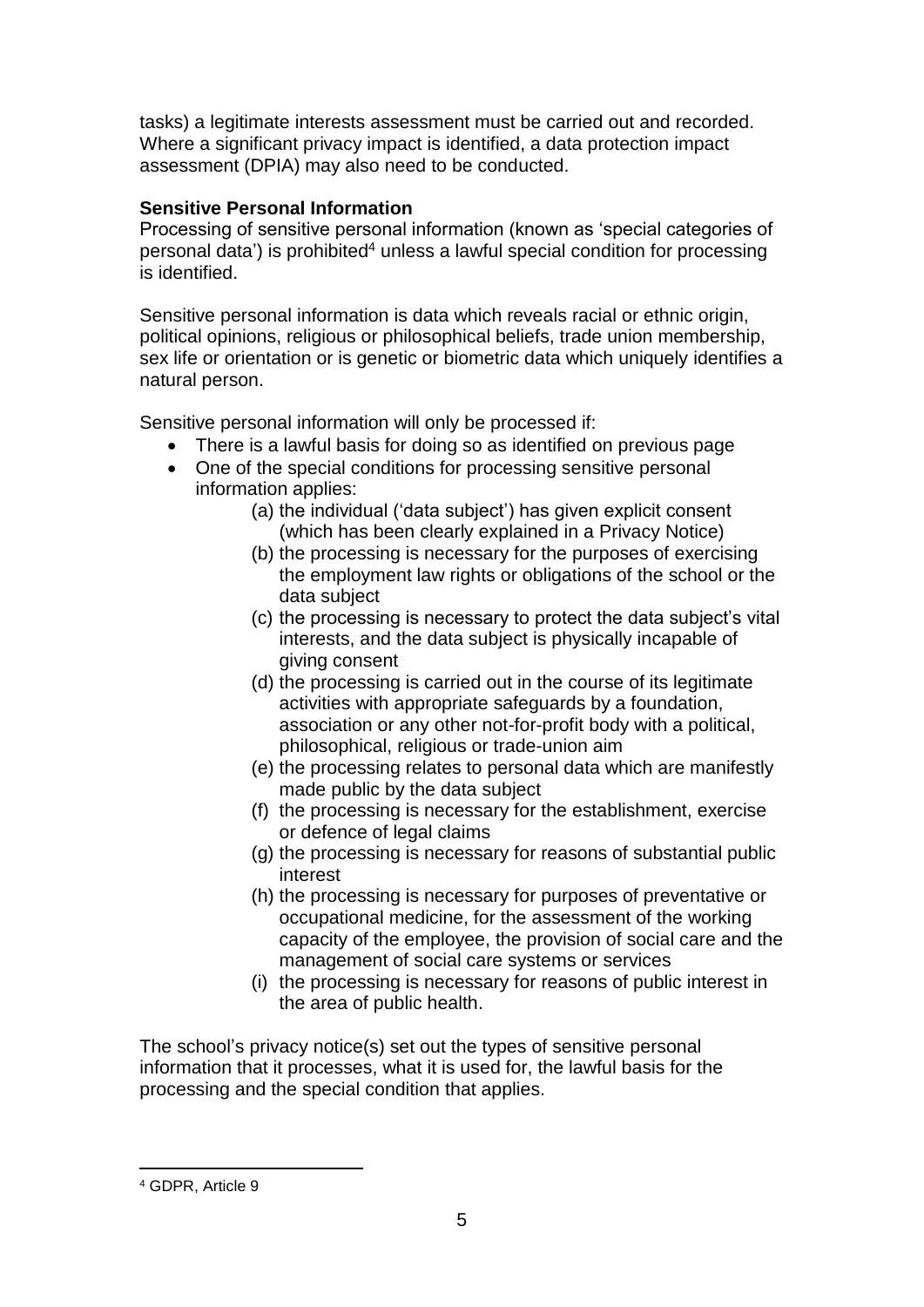Sensitive personal information will not be processed until an assessment has been made of the proposed processing as to whether it complies with the criteria above and the individual has been informed (by way of a privacy notice or consent) of the nature of the processing, the purposes for which it is being carried out and the legal basis for it.

Unless the School can rely on another legal basis of processing, explicit consent is usually required for processing sensitive personal data. Evidence of consent will need to be captured and recorded so that the school can demonstrate compliance with the GDPR.

## **Automated Decision Making**

Where the school carries out automated decision making (including profiling) it must meet all the principles and have a lawful basis for the processing. Explicit consent will usually be required for automated decision making (unless it is authorised by law or it is necessary for the performance of or entering into a contract).

Additional safeguards and restrictions apply in the case of solely automated decision-making, including profiling. The School must as soon as reasonably possible notify the data subject in writing that a decision has been taken based on solely automated processing and that the data subject may request the school to reconsider or take a new decision. If such a request is received staff must contact the DPO as the school must reply within 21 days.

## **Data Protection Impact Assessments (DPIA)**

All data controllers are required to implement 'Privacy by Design' when processing personal data.

This means the School's processes must embed privacy considerations and incorporate appropriate technical and organisational measures (like pseudonymisation) in an effective manner to ensure compliance with data privacy principles.

Where processing is likely to result in high risk to an individual's data protection rights (for example where a new technology is being implemented) a DPIA must be carried out to assess:

- whether the processing is necessary and proportionate in relation to its purpose
- $\bullet$  the risks to individuals
- what measures can be put in place to address those risks and protect personal information.

Staff should adhere to the Data Protection Toolkit for Schools from the DfE with reference to the DPIA template.

When carrying out a DPIA, staff should seek the advice of the DPO for support and guidance and once complete, refer the finalised document to the DPO for sign off.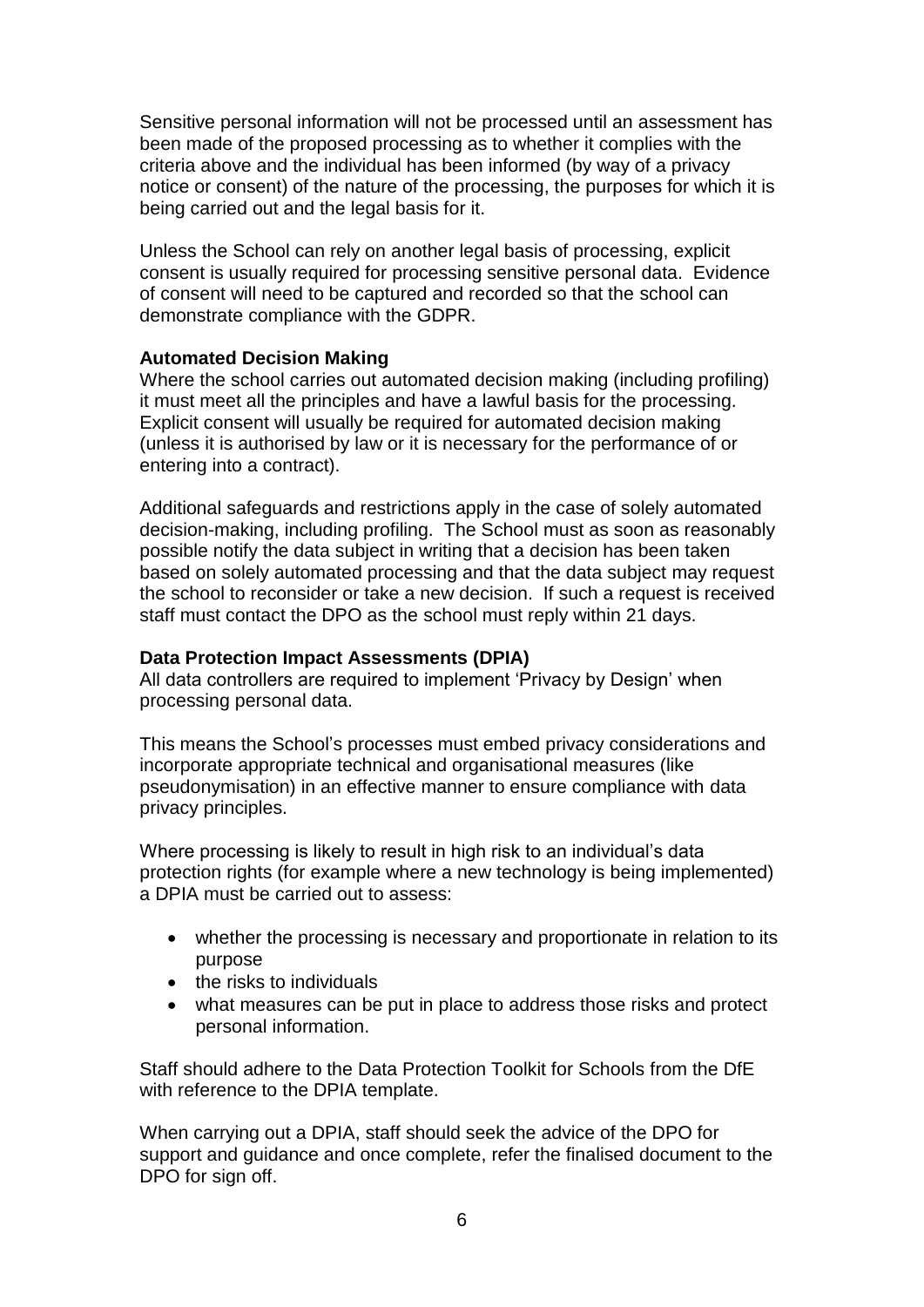## **Documentation and records**

Written records of processing activities must be kept and recorded including:

- the name(s) and details of individuals or roles that carry out the processing
- the purposes of the processing
- a description of the categories of individuals and categories of personal data
- categories of recipients of personal data
- details of transfers to third countries, including documentation of the transfer mechanism safeguards in place
- retention schedules
- a description of technical and organisational security measures.

As part of the School's record of processing activities the DPO will document, or link to documentation on:

- information required for privacy notices
- records of consent
- controller-processor contracts
- the location of personal information;
- DPIAs and
- Records of data breaches.

Records of processing of sensitive information are kept on:

- The relevant purposes for which the processing takes place, including why it is necessary for that purpose
- The lawful basis for our processing and
- Whether the personal information is retained or erased in accordance with the Retention Schedule and, if not, the reasons for not following the policy.

The School should conduct regular reviews of the personal information it processes and update its documentation accordingly. This may include:

- Carrying out information audits to find out what personal information is held
- Talking to staff about their processing activities
- Reviewing policies, procedures, contracts and agreements to address retention, security and data sharing.

## **Privacy Notice**

The school will issue privacy notices as required, informing data subjects (or their parents, depending on age of the pupil, if about pupil information) about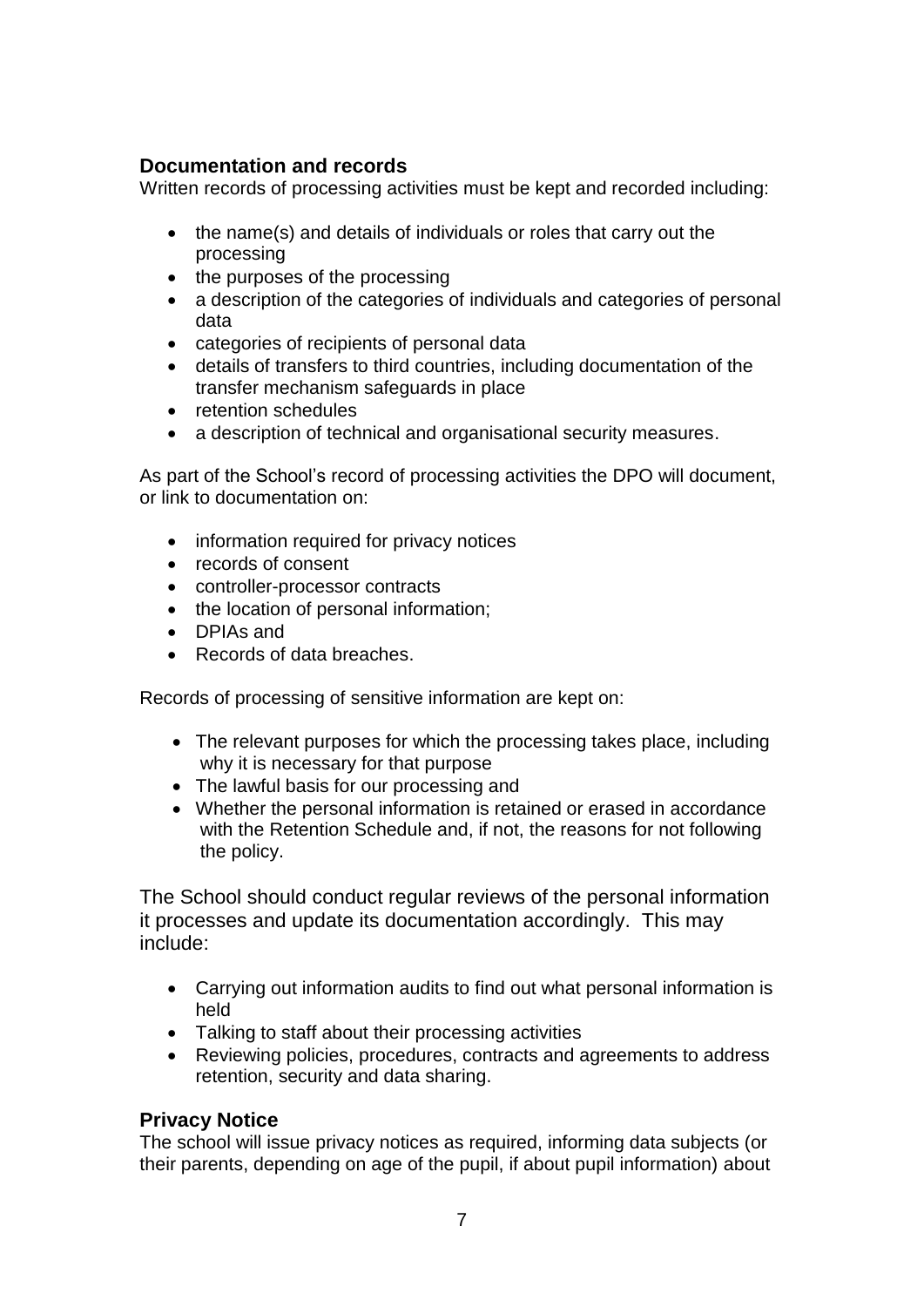the personal information that it collects and holds relating to individual data subjects, how individuals can expect their personal information to be used and for what purposes.

When information is collected directly from data subjects, including for HR or employment purposes, the data subject shall be given all the information required by the GDPR including the identity of the data controller and the DPO, how and why the School will use, process, disclose, protect and retain that personal data through a privacy notice (which must be presented when the data subject first provides the data).

When information is collected indirectly (for example from a third party or publicly available source) the data subject must be provided with all the information required by the GDPR as soon as possible after collecting or receiving the data. The school must also check that the data was collected by the third party in accordance with the GDPR and on a basis which is consistent with the proposed processing of the personal data.

The School will take appropriate measures to provide information in privacy notices in a concise, transparent, intelligible and easily accessible form, using clear and plain language.

The School will issue a minimum of two privacy notices, one for pupil information, and one for workforce information, and these will be reviewed in line with any statutory or contractual changes.

#### **Purpose Limitation**

Personal data must be collected only for specified, explicit and legitimate purposes. It must not be further processed in any manner incompatible with those purposes.

Personal data must not be used for new, different or incompatible purposes from that disclosed when it was first obtained unless the data subject has been informed of the new purposes and they have consented where necessary.

#### **Data minimisation**

Personal data must be adequate, relevant and limited to what is necessary in relation to the purposes for which it is processed.

Staff may only process data when their role requires it. Staff must not process personal data for any reason unrelated to their role.

The School maintains a Retention Schedule to ensure personal data is deleted after a reasonable time for the purpose for which it was being held, unless a law requires such data to be kept for a minimum time. Staff must take all reasonable steps to destroy or delete all personal data that is held in its systems when it is no longer required in accordance with the Schedule. This includes requiring third parties to delete such data where applicable.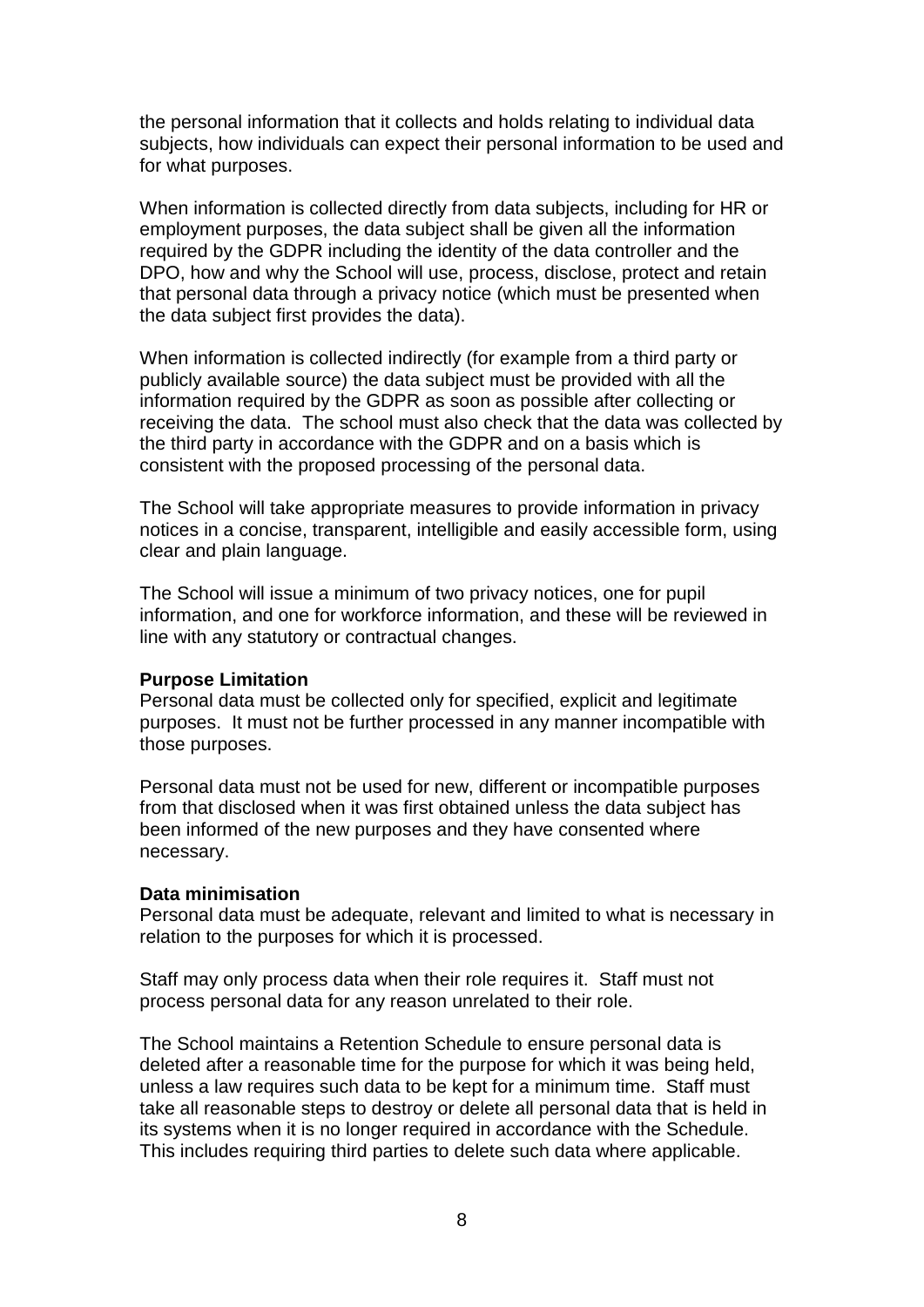Staff must ensure that data subjects are informed of the period for which data is stored and how that period is determined in any applicable Privacy Notice.

## **Individual Rights**

Staff as well as any other 'data subjects' have the following rights in relation to their personal information:

- To be informed about how, why and on what basis that information is processed *(see the relevant privacy notice)*
- To obtain confirmation that personal information is being processed and to obtain access to it and certain other information, by making a subject access request *(see Appendix 1 - Procedure for Access to Personal Information)*
- To have data corrected if it is inaccurate or incomplete
- To have data erased if it is no longer necessary for the purpose for which it was originally collected/processed, or if there are no overriding legitimate grounds for the processing ('the right to be forgotten')
- To restrict the processing of personal information where the accuracy of the information is contested, or the processing is unlawful (but you do not want the data to be erased) or where the school no longer need the personal information, but you require the data to establish, exercise or defend a legal claim
- To restrict the processing of personal information temporarily where you do not think it is accurate (and the school are verifying whether it is accurate), or where you have objected to the processing (and the school are considering whether the school's legitimate grounds override your interests)
- In limited circumstances to receive or ask for their personal data to be transferred to a third party in a structured, commonly used and machine-readable format
- To withdraw consent to processing at any time (if applicable)
- To request a copy of an agreement under which personal data is transferred outside of the EEA.
- To object to decisions based solely on automated processing, including profiling
- To be notified of a data breach which is likely to result in high risk to their rights and obligations
- To make a complaint to the ICO or a Court.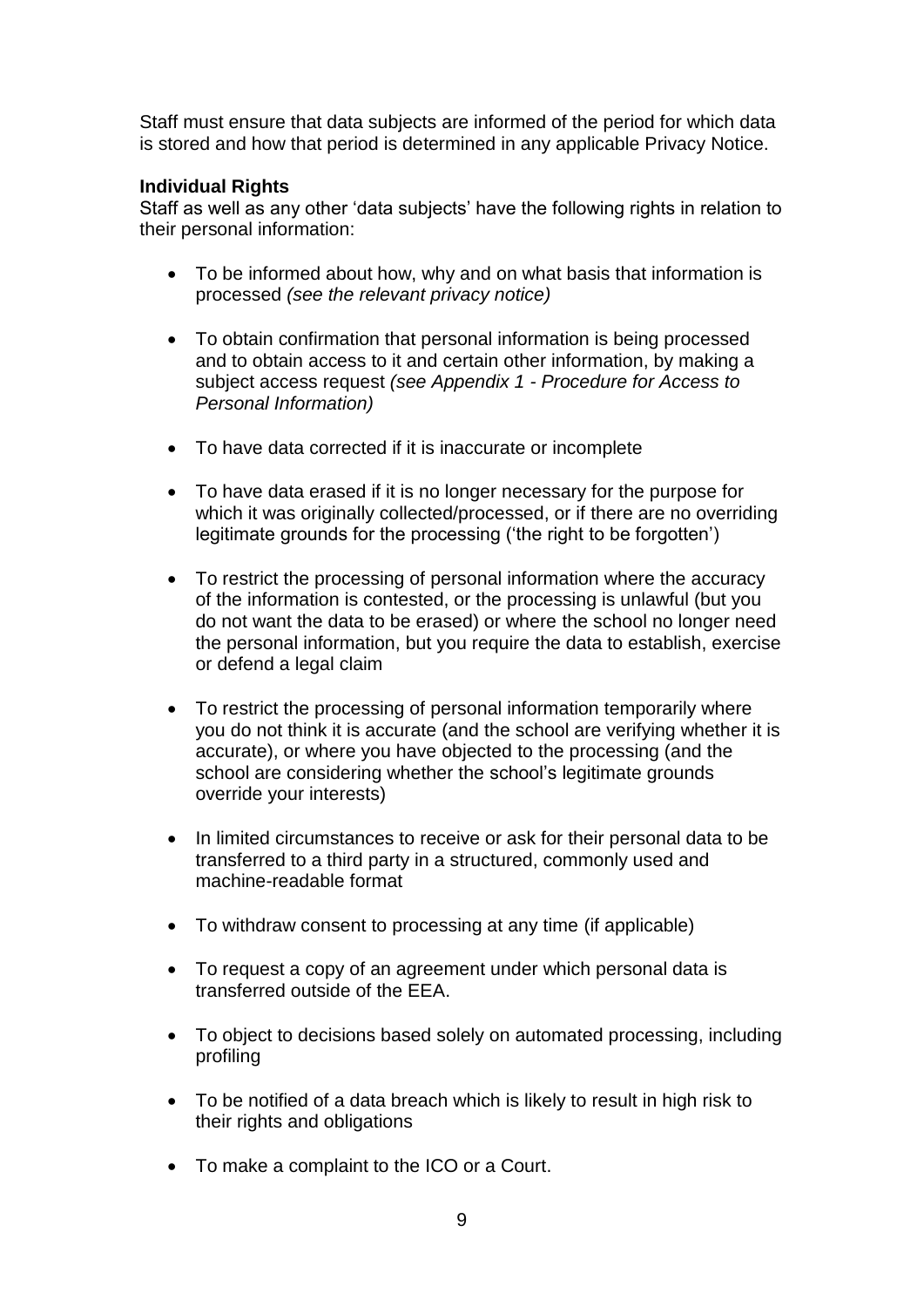## **Individual Responsibilities**

During their employment, staff may have access to the personal information of other members of staff, suppliers, clients or the public. The school expects staff to help meet its data protection obligations to those individuals.

If you have access to personal information, you must:

- only access the personal information that you have authority to access and only for authorised purposes
- only allow other staff to access personal information if they have appropriate authorisation
- only allow individuals who are not school staff to access personal information if you have specific authority to do so
- keep personal information secure (e.g. by complying with rules on access to premises, computer access, password protection and secure file storage and destruction in accordance with the school's policies).
- not remove personal information, or devices containing personal information (or which can be used to access it) from the school's premises unless appropriate security measures are in place (such as pseudonymisation, encryption or password protection) to secure the information and the device
- not store personal information on local drives or on personal devices that are used for work purposes.

## **Information Security**

The school will use appropriate technical and organisational measures to keep personal information secure, to protect against unauthorised or unlawful processing and against accidental loss, destruction or damage.

All staff are responsible for keeping information secure in accordance with the legislation and must follow their school's acceptable usage policy.

The school will develop, implement and maintain safeguards appropriate to its size, scope and business, its available resources, the amount of personal data that it owns or maintains on behalf of others and identified risks (including use of encryption and pseudonymisation where applicable). It will regularly evaluate and test the effectiveness of those safeguards to ensure security of processing.

Staff must guard against unlawful or unauthorised processing of personal data and against the accidental loss of, or damage to, personal data. Staff must exercise particular care in protecting sensitive personal data from loss and unauthorised access, use or disclosure.

Staff must follow all procedures and technologies put in place to maintain the security of all personal data from the point of collection to the point of destruction. Staff may only transfer personal data to third-party service providers who agree in writing to comply with the required policies and procedures and who agree to put adequate measures in place, as requested.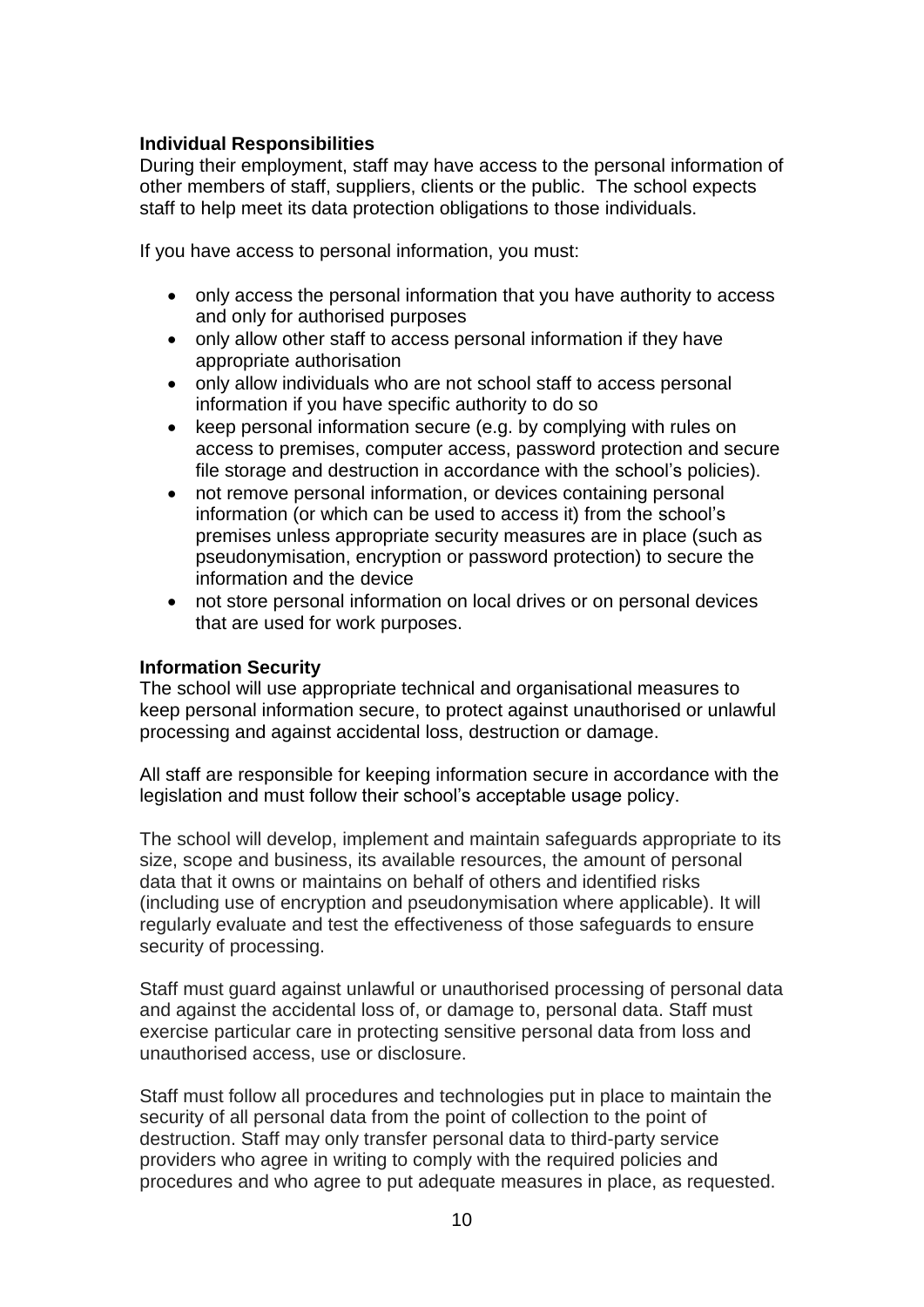Staff must maintain data security by protecting the **confidentiality, integrity and availability** of the personal data, defined as follows:

**Confidentiality** means that only people who have a need to know and are authorised to use the personal data can access it.

**Integrity** means that personal data is accurate and suitable for the purpose for which it is processed.

**Availability** means that authorised users can access the personal data when they need it for authorised purposes.

Staff must comply with and not attempt to circumvent the administrative, physical and technical safeguards the school has implemented and maintains in accordance with the GDPR and DPA.

Where the school uses external organisations to process personal information on its behalf, additional security arrangements need to be implemented in contracts with those organisations to safeguard the security of personal information. Contracts with external organisations must provide that:

- the organisation may only act on the written instructions of the school
- those processing data are subject to the duty of confidence
- appropriate measures are taken to ensure the security of processing
- sub-contractors are only engaged with the prior consent of the school and under a written contract
- the organisation will assist the school in providing subject access and allowing individuals to exercise their rights in relation to data protection
- the organisation will delete or return all personal information to the school as requested at the end of the contract
- the organisation will submit to audits and inspections, provide the school with whatever information it needs to ensure that they are both meeting their data protection obligations, and tell the school immediately if it does something infringing data protection law.

Before any new agreement involving the processing of personal information by an external organisation is entered into, or an existing agreement is altered, the relevant staff must seek approval from the DPO.

#### **Storage and retention of personal information**

Personal data will be kept securely in accordance with the school's data protection obligations.

Personal data should not be retained for any longer than necessary. The length of time data should be retained will depend upon the circumstances, including the reasons why personal data was obtained. Staff should adhere to IRMS Information Management Toolkit for Schools with reference to the Record Retention Schedule, available at the following link: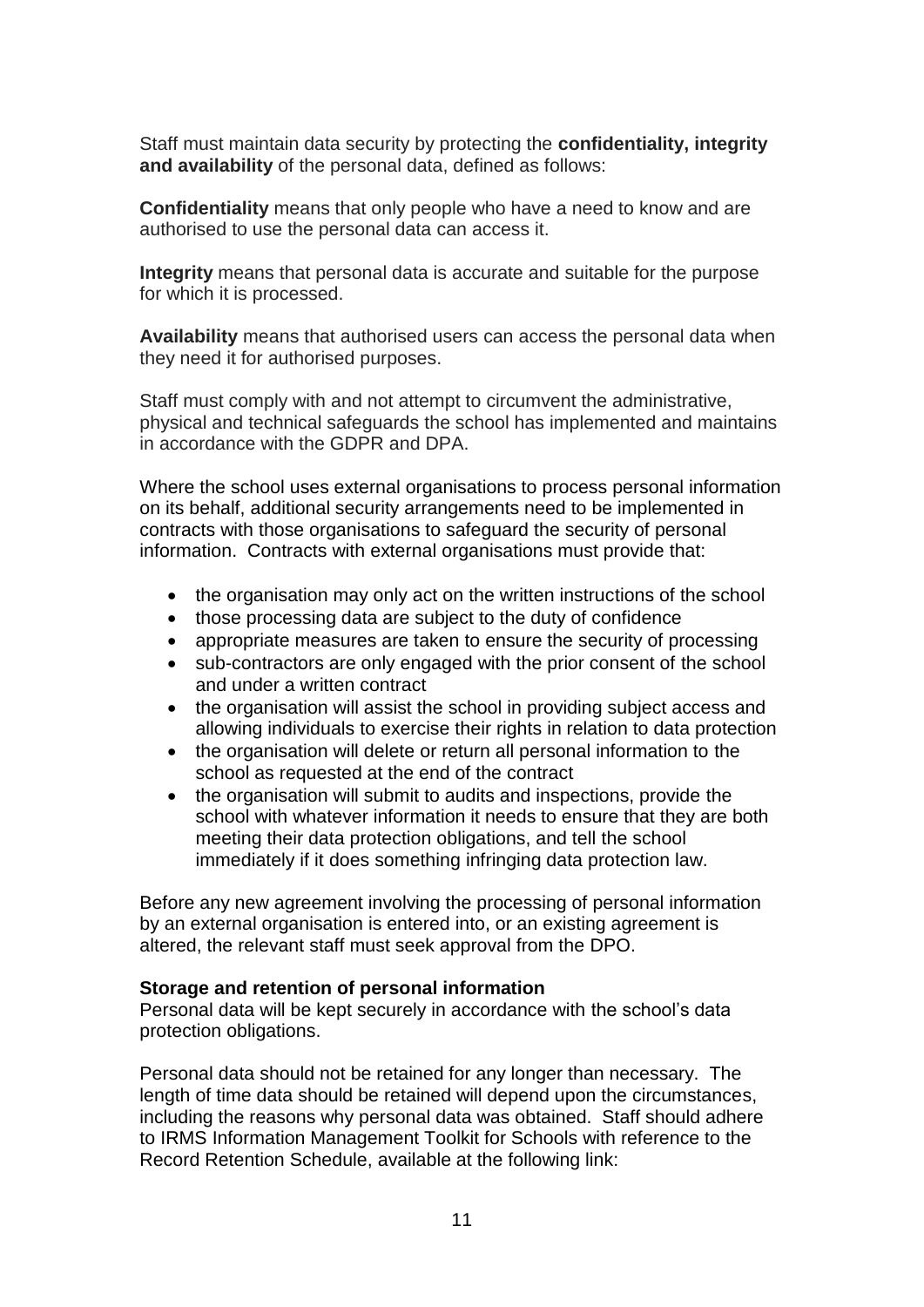https://irms.site-ym.com/page/SchoolsToolkit

Personal information that is no longer required will be deleted in accordance with the Schools Record Retention Schedule.

#### **Data breaches**

A data breach may take many different forms:

- Loss or theft of data or equipment on which personal information is stored
- Unauthorised access to or use of personal information either by a member of staff or third party
- Loss of data resulting from an equipment or systems (including hardware or software) failure
- Human error, such as accidental deletion or alteration of data
- Unforeseen circumstances, such as a fire or flood
- Deliberate attacks on IT systems, such as hacking, viruses or phishing scams
- Blagging offences where information is obtained by deceiving the organisation which holds it

The school must report a data breach to the Information Commissioner's Office (ICO) without undue delay and where possible within 72 hours, if the breach is likely to result in a risk to the rights and freedoms of individuals. The school must also notify the affected individuals if the breach is likely to result in a high risk to their rights and freedoms.

Staff should ensure they inform their line manager/DPO/Head teacher immediately that a data breach is discovered and make all reasonable efforts to recover the information, following the school's agreed breach reporting process.

## **Training**

The school will ensure that staff are adequately trained regarding their data protection responsibilities.

#### **Consequences of a failure to comply**

The school takes compliance with this policy very seriously. Failure to comply puts data subjects whose personal information is being processed at risk and carries the risk of significant civil and criminal sanctions for the individual and the school and may in some circumstances amount to a criminal offence by the individual.

Any failure to comply with any part of this policy may lead to disciplinary action under the school's procedures and this action may result in dismissal for gross misconduct. If a non-employee breaches this policy, they may have their contract terminated with immediate effect.

If you have any questions or concerns about this policy, you should contact your line manager or the school's DPO.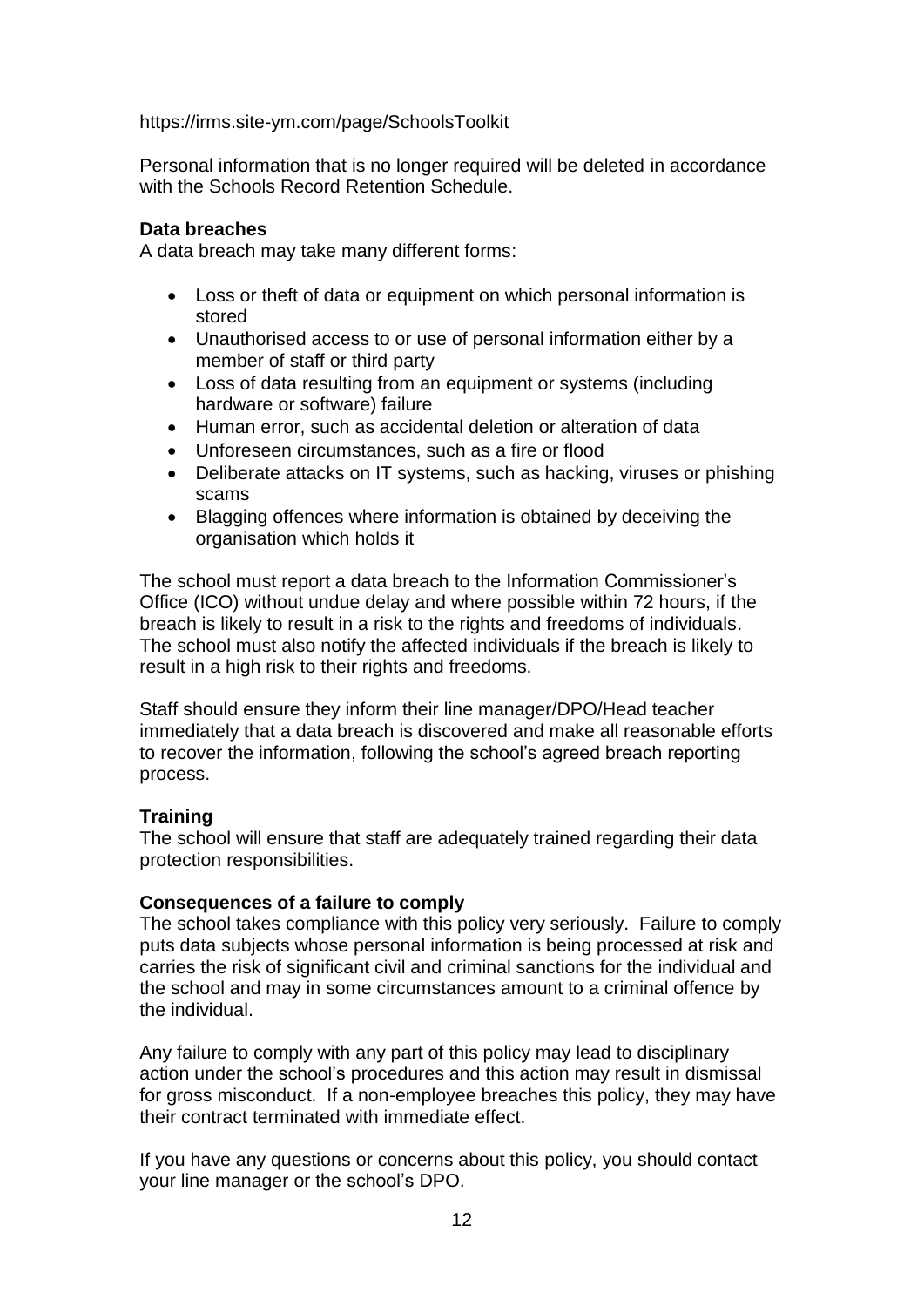## **Review of Policy**

This policy will be updated as necessary to reflect best practice or amendments made to the GDPR or DPA.

## **The Supervisory Authority in the UK**

Please follow this link to the ICO's website [\(https://ico.org.uk/\)](https://ico.org.uk/) which provides detailed guidance on a range of topics including individuals' rights, data breaches, dealing with subject access requests, how to handle requests from third parties for personal data etc.

## **Glossary**

**Automated Decision-Making (ADM):** when a decision is made which is based solely on automated processing (including profiling) which produces legal effects or significantly affects an individual. The GDPR prohibits automated decision-making (unless certain conditions are met) but not automated processing.

**Automated Processing:** any form of automated processing of personal data consisting of the use of personal data to evaluate certain personal aspects relating to an individual, in particular to analyse or predict aspects concerning that individual's performance at work, economic situation, health, personal preferences, interests, reliability, behaviour, location or movements. profiling is an example of automated processing.

**Consent:** agreement which must be freely given, specific, informed and be an unambiguous indication of the data subject's wishes by which they, by a statement or by a clear positive action, which signifies agreement to the processing of personal data relating to them.

**Data Controller** means the natural or legal person, public authority, agency or other body which, alone or jointly with others, determines the purposes and means of the processing of personal data. It is responsible for establishing practices and policies in line with the GDPR. The school is the Data Controller of all personal data relating to its pupils, parents and staff.

**Data Subject:** a living, identified or identifiable individual about whom we hold personal data. Data Subjects may be nationals or residents of any country and may have legal rights regarding their personal data.

**Data Privacy Impact Assessment (DPIA):** tools and assessments used to identify and reduce risks of a data processing activity. DPIA can be carried out as part of Privacy by Design and should be conducted for all major systems or business change programs involving the processing of personal data.

**Data Protection Officer (DPO):** the person required to be appointed in public authorities under the GDPR.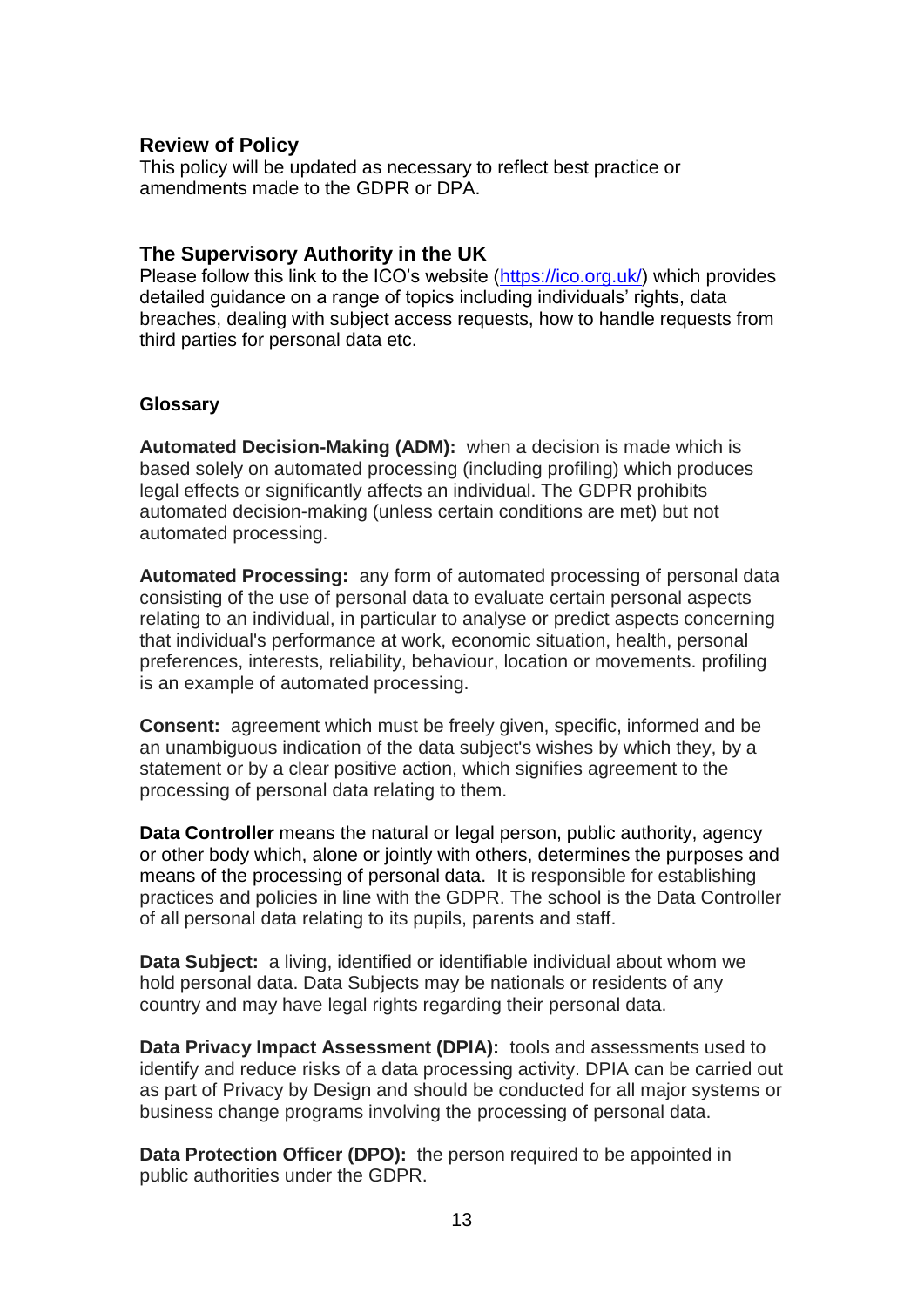**EEA:** the 28 countries in the EU, and Iceland, Liechtenstein and Norway.

**Explicit Consent:** consent which requires a very clear and specific statement (not just action).

**General Data Protection Regulation (GDPR):** General Data Protection Regulation (*(EU) 2016/679*). Personal data is subject to the legal safeguards specified in the GDPR.

**Personal data** is any information relating to an identified or identifiable natural person (data subject) who can be identified, directly or indirectly by reference to an identifier such as a name, identification number, location data, an online identifier or to one or more factors specific to the physical, physiological, genetic, mental, economic, cultural or social identity of that natural person. Personal data includes sensitive personal data and pseudonymised personal data but excludes anonymous data or data that has had the identity of an individual permanently removed. Personal data can be factual (for example, a name, email address, location or date of birth) or an opinion about that person's actions or behaviour.

**Personal data breach** means a breach of security leading to the accidental or unlawful destruction, loss, alteration, unauthorised disclosure of, or access to, personal data transmitted, stored or otherwise processed.

**Privacy by Design:** implementing appropriate technical and organisational measures in an effective manner to ensure compliance with the GDPR.

**Privacy Notices:** separate notices setting out information that may be provided to Data Subjects when the school collects information about them. These notices may take the form of general privacy statements applicable to a specific group of individuals (for example, school workforce privacy policy) or they may be stand-alone privacy statements covering processing related to a specific purpose.

**Processing** means anything done with personal data, such as collection, recording, structuring, storage, adaptation or alteration, retrieval, use, disclosure, dissemination or otherwise making available, restriction, erasure or destruction.

**Processor** means a natural or legal person, public authority, agency or other body which processes personal data on behalf of the data controller.

**Pseudonymisation or Pseudonymised:** replacing information that directly or indirectly identifies an individual with one or more artificial identifiers or pseudonyms so that the person, to whom the data relates, cannot be identified without the use of additional information which is meant to be kept separately and secure.